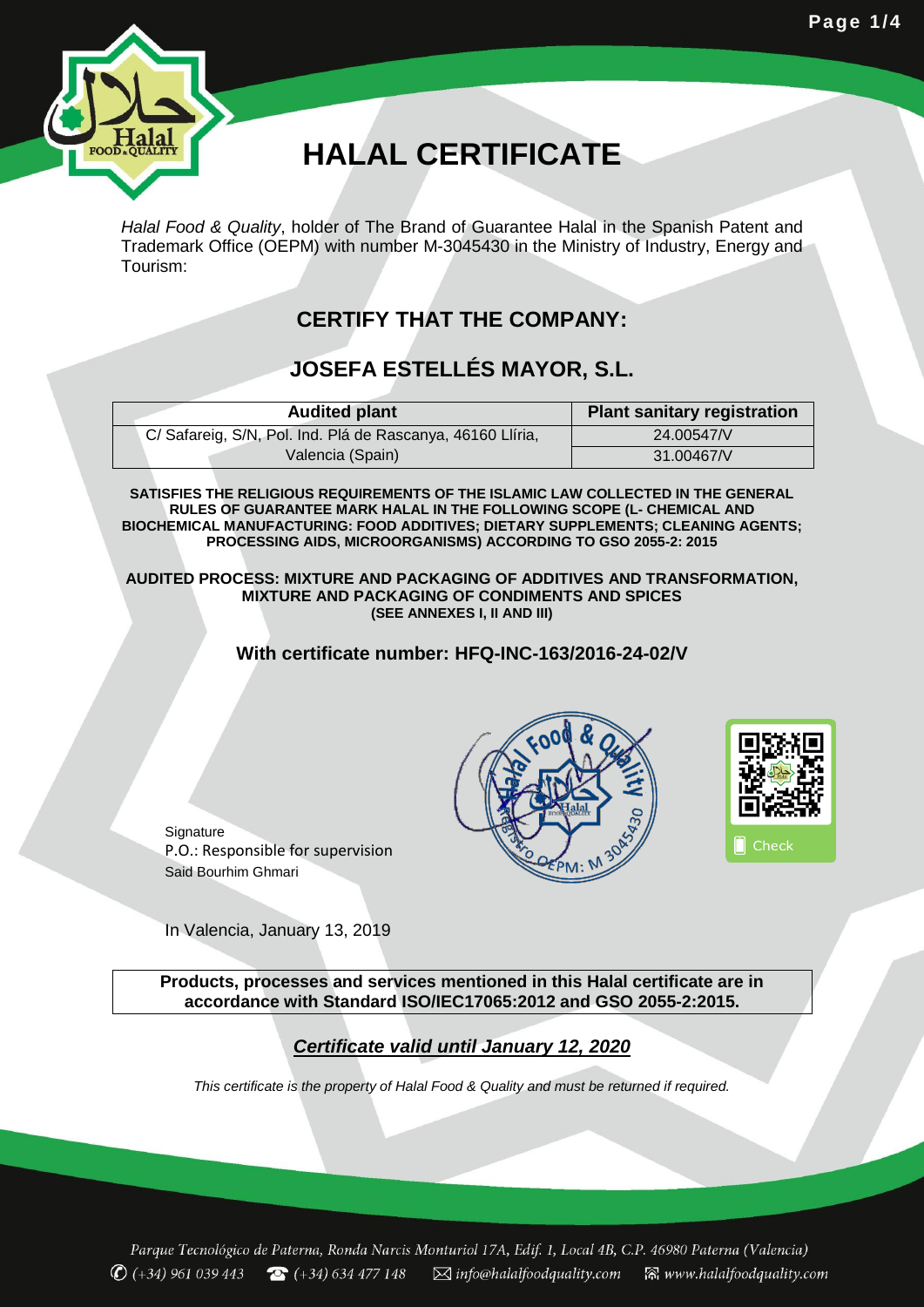

# **HALAL CERTIFICATE (ANNEX I)**

## **JOSEFA ESTELLÉS MAYOR, S.L.**

| <b>Audited plant</b>                                       | <b>Plant sanitary registration</b> |
|------------------------------------------------------------|------------------------------------|
| C/ Safareig, S/N, Pol. Ind. Plá de Rascanya, 46160 Llíria, | 24.00547/V                         |
| Valencia (Spain)                                           | 31.00467/V                         |

| 100279H-CONDIMENTO CHORIZO BELL<br>2.          |
|------------------------------------------------|
| 406802H-TRINOX\A Nº3 ESPECIAL<br>4.            |
| <b>402562H-BURGER MEAT FRESH NATURAL</b><br>6. |
| 8. 403301H-CONSERVADOR CAMPA (B) S/COLOR       |
| 10. 403600H-CONSERVADOR CAMPA Nº3 (A)          |
| 12. 0P0829H-CARNICOLOR Nº2 S/COLOR S/LACT      |
| 14. 0P0697H-MEJORADOR DE FRESCOS               |
| 16. 0P1357H-MEJORADOR S/ALERGENOS              |
| 18. 0P0324H-BASE SARTA BELL Nº5 (D) COOP.      |
| 20. 0P0458H-BASE ESPACAMPA Nº2 S/COLOR         |
| 22. 402525H-CAMPAFOS S Nº1 CURADOS EXPORT      |
| 24. 302005H-FOSFOCAMPA 45 Nº6 AL               |
| 26. OP1748H-SALMUERA INMERSIÓN LM JP           |
| 28. 300002H-ADOBO LM COCIDO 2ª FASE Nº2        |
| 30. 300001H-ADOBO LM COCIDO 2ª FASE Nº 2       |
| 32. 302004H-FOSFOCAMPA 45 Nº5 "M"              |
|                                                |

**With certificate number: HFQ-INC-163/2016-24-02/V**





**Signature** P.O.: Responsible for supervision Said Bourhim Ghmari

In Valencia, January 13, 2019

**Products, processes and services mentioned in this Halal certificate are in accordance with Standard ISO/IEC17065:2012 and GSO 2055-2:2015.**

### *Certificate valid until January 12, 2020*

*This certificate is the property of Halal Food & Quality and must be returned if required.*

Parque Tecnológico de Paterna, Ronda Narcis Monturiol 17A, Edif. 1, Local 4B, C.P. 46980 Paterna (Valencia)  $\bigcirc$  (+34) 961 039 443  $\bigcirc$  (+34) 634 477 148  $\boxtimes$  info@halalfoodquality.com  $\boxtimes$  www.halalfoodquality.com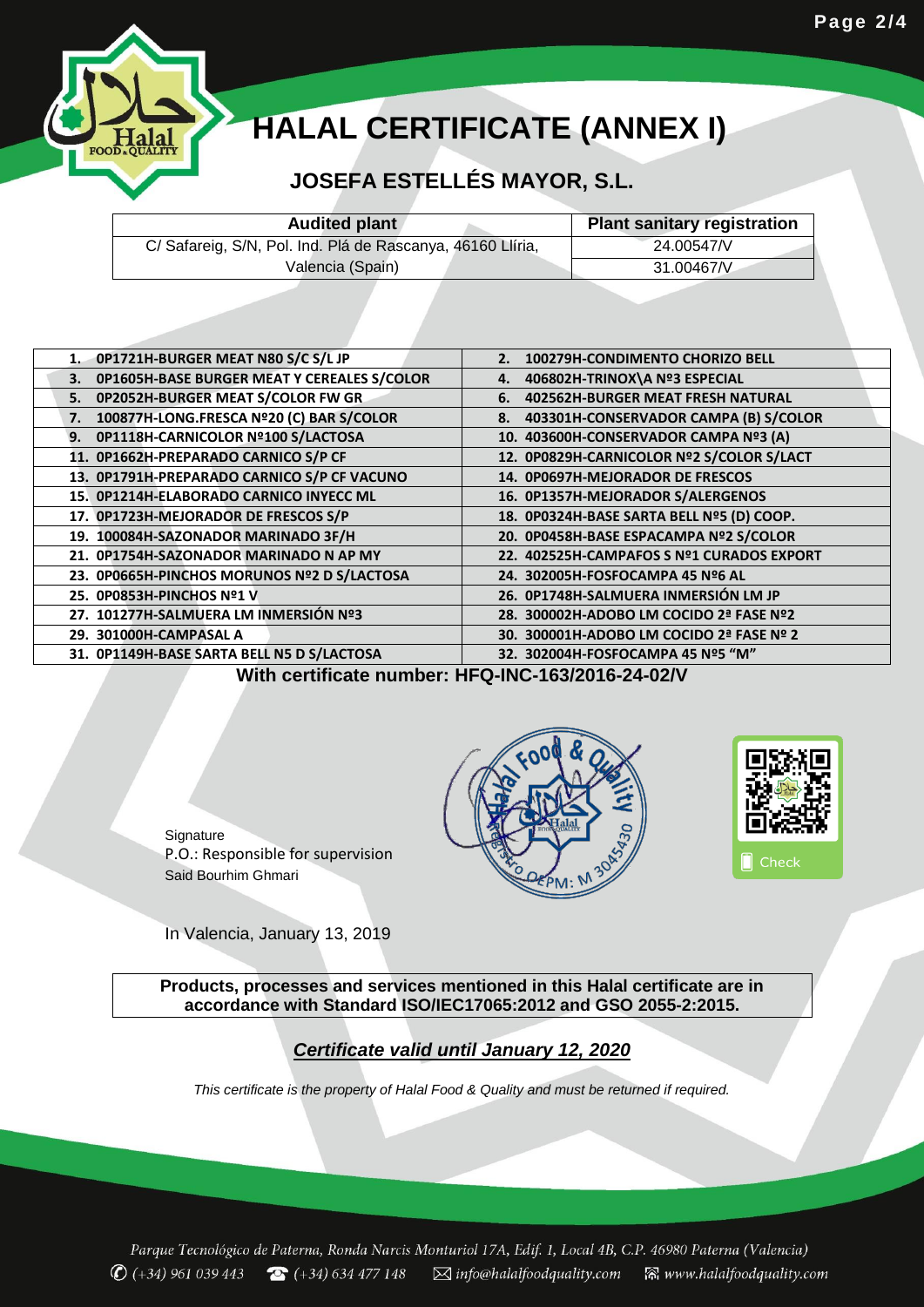

# **HALAL CERTIFICATE (ANNEX II)**

## **JOSEFA ESTELLÉS MAYOR, S.L.**

| <b>Audited plant</b>                                       | <b>Plant sanitary registration</b> |
|------------------------------------------------------------|------------------------------------|
| C/ Safareig, S/N, Pol. Ind. Plá de Rascanya, 46160 Llíria, | 24.00547/V                         |
| Valencia (Spain)                                           | 31.00467/V                         |

| 33. OP1786H CUISSE DE DINDE FW               | 34. OPO214H-MELANGE CACHIR                 |
|----------------------------------------------|--------------------------------------------|
| 35. 402500H-CAMPAFOS P Nº1 INYECCION EXPORT  | 36. OP2057H-SALCHICHAS DE FOIE             |
| 37. 402510H-CAMPAFOS K Nº1 COCIDOS EXPORT    | 38. 500902H-CONDIMENTO CAYENA MOLIDA       |
| 39. 402520H-CAMPAFOS E Nº1 (CORTEZAS) EXPORT | 40. 400001H-GOMAMIX MX                     |
| 41. OP1639H-SALMUERA POLLOS 15005            | 42. OP1903H-FOSFOCAMPA 45 INYECC SOJA FW   |
| 43. OP0774H-SALMUERA PECHUGA DE AVE          | 44. OP1890H-FOSFOCAMPA 45 JAMON NEUTRO FW  |
| 45. OP0495H-SALMUERA INMERSION ESP.          | 46. OP1317H-CONSERVADOR PATES              |
| 47. OP1223H-BASE MELANGE CACHIR PATE QUESO   | 48. 800410H-SAZ.PIMIENTA NEGRA MICRO.      |
| 49. OP1030H-PATE QUESO BEYANI                | 50. 0P0492H-CONDIMENTO CHILE GUAGILLO      |
| 51. OP0920H-BASE DE PATES SUSAETA            | 52. OPO624H-CONDIMENTO Nº1 BARNA P         |
| 53. 0P0336H-CAB. ESPECIADA JB Nº1ª S/COLOR   | 54. OP1137H-ESPECIADO CARIBE MADRID        |
| 55. OP1324H-BASE SALCHICHAS DE PAVO          | 56. 502003H-ESPECIADO FONDO                |
| 57. 302014H-FOSFOCAMPA PASTAS FINAS C.G.     | 58. 501426H-ESPECIADO Nº2 BARBACOA         |
| 59. 302013H-FOSFOCAMPA MORTADELA C.G.        | 60. 502250H-CONDIMENTO NUEZ MOSCADA MOLIDA |
| 61. OP1843H-CONDIMENTO KEUFTA ONION LABO FW  | 62. 503826H-SAZONADOR CARNES ASADAS        |
|                                              |                                            |

#### **With certificate number: HFQ-INC-163/2016-24-02/V**

**Signature** P.O.: Responsible for supervision Said Bourhim Ghmari

In Valencia, January 13, 2019

**Products, processes and services mentioned in this Halal certificate are in accordance with Standard ISO/IEC17065:2012 and GSO 2055-2:2015.**

*Certificate valid until January 12, 2020*

*This certificate is the property of Halal Food & Quality and must be returned if required*

Parque Tecnológico de Paterna, Ronda Narcis Monturiol 17A, Edif. 1, Local 4B, C.P. 46980 Paterna (Valencia)  $\bigcirc$  (+34) 961 039 443  $\bigcirc$  (+34) 634 477 148  $\boxtimes$  info@halalfoodquality.com  $\boxtimes$  www.halalfoodquality.com